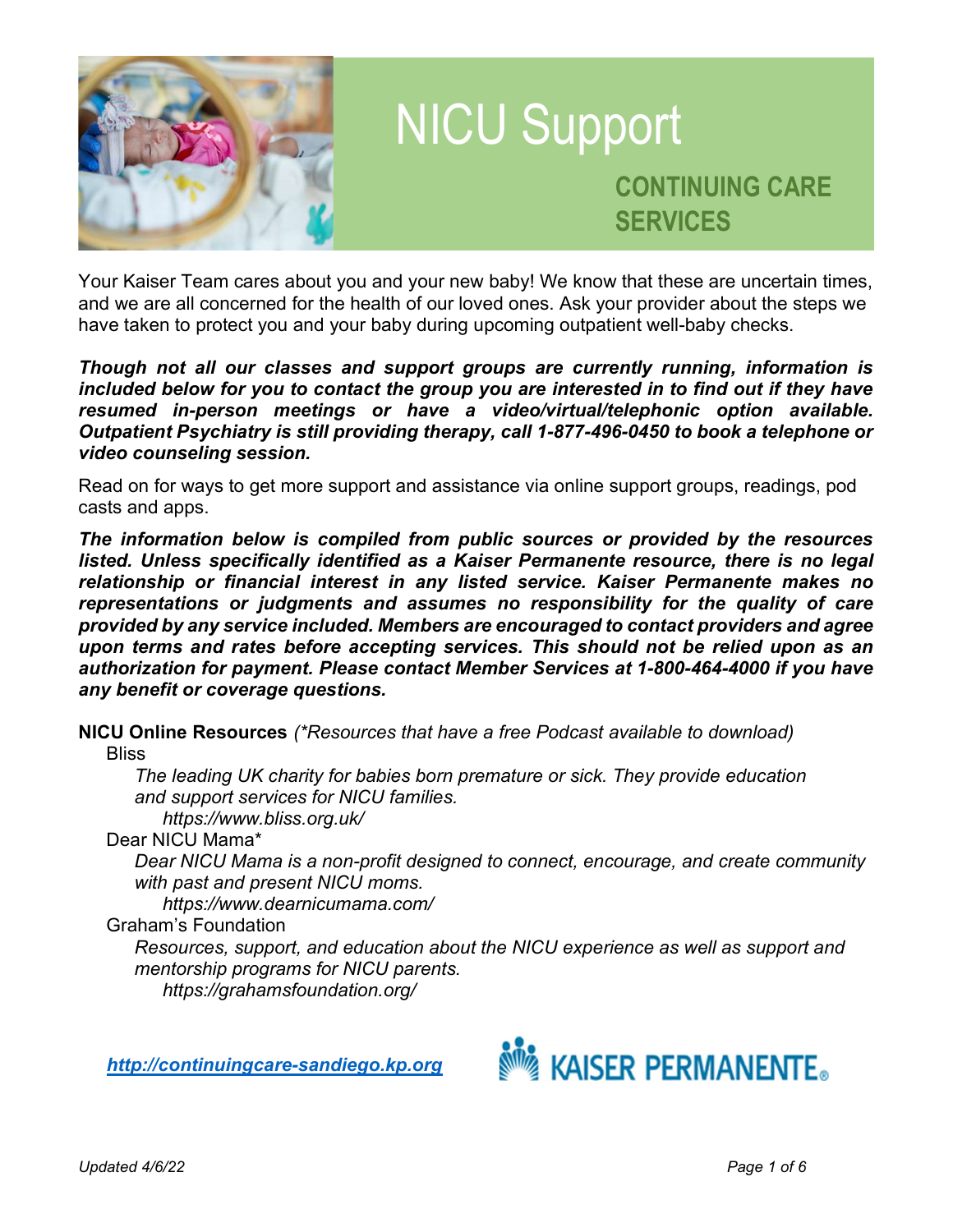## NICU Online Resources (continued)

Hand to Hold\*

Peer-to-peer support and an online community for parents of preemies, babies born with special health care needs and those who have experienced a loss due to complications. Download the free app for compassionate one-on-one connection with NICU parents and Hand to Hold Family Support Specialists at any point in your unique journey.

https://handtohold.org/

### March of Dimes

Psychoeducation about the NICU experience as well as resources to assist families throughout their NICU journey with an online community.

https://www.marchofdimes.org/index.aspx

### Mighty Littles\*

A site dedicated to telling stories about how our experiences shape us as parents, and how our kids continue to amaze us with their resilience. They provide resources and stories which help eliminate the fear of making mistakes while navigating the NICU experience.

https://www.mightylittles.com/

### Miracle Babies San Diego

 Support groups, care packages, diaper distribution, and transportation for parents. https://www.miraclebabies.org/

### NICU Healing

 An online therapeutic resource for parents coping with a NICU experience. http://www.nicuhealing.com/

### NICU Helping Hands

 Providing support and education for NICU families. Offering services such as financial assistance, sibling support, and one-on-one mentor programs for parents.

https://www.nicuhelpinghands.org/

## NICU NOW\*

A support-based podcast aimed to eliminate the many physical and emotional barriers NICU parents face in accessing and receiving support.

### Peek-a-boo ICU

 Online forum for parents, and resources for parents and family members. http://www.peekabooicu.com/

#### Postpartum Depression

 Latest up-to-date information and free resources for families in danger and at risk. https://www.postpartumdepression.org/

#### Postpartum Support International

Psychoeducation on perinatal mood disorders and resources for emotional support. Online support groups available for current and former NICU parents. https://www.postpartum.net/

### Potato Head Project

 Spreading hope to families of micro-preemie babies. Allows parents to track the progress and transformation of their baby while in the NICU.

### https://www.thepotatoheadproject.org/

## Preemie World

Guiding families through the terrifying rollercoaster of their NICU journey, and into recovery.

https://preemieworld.com/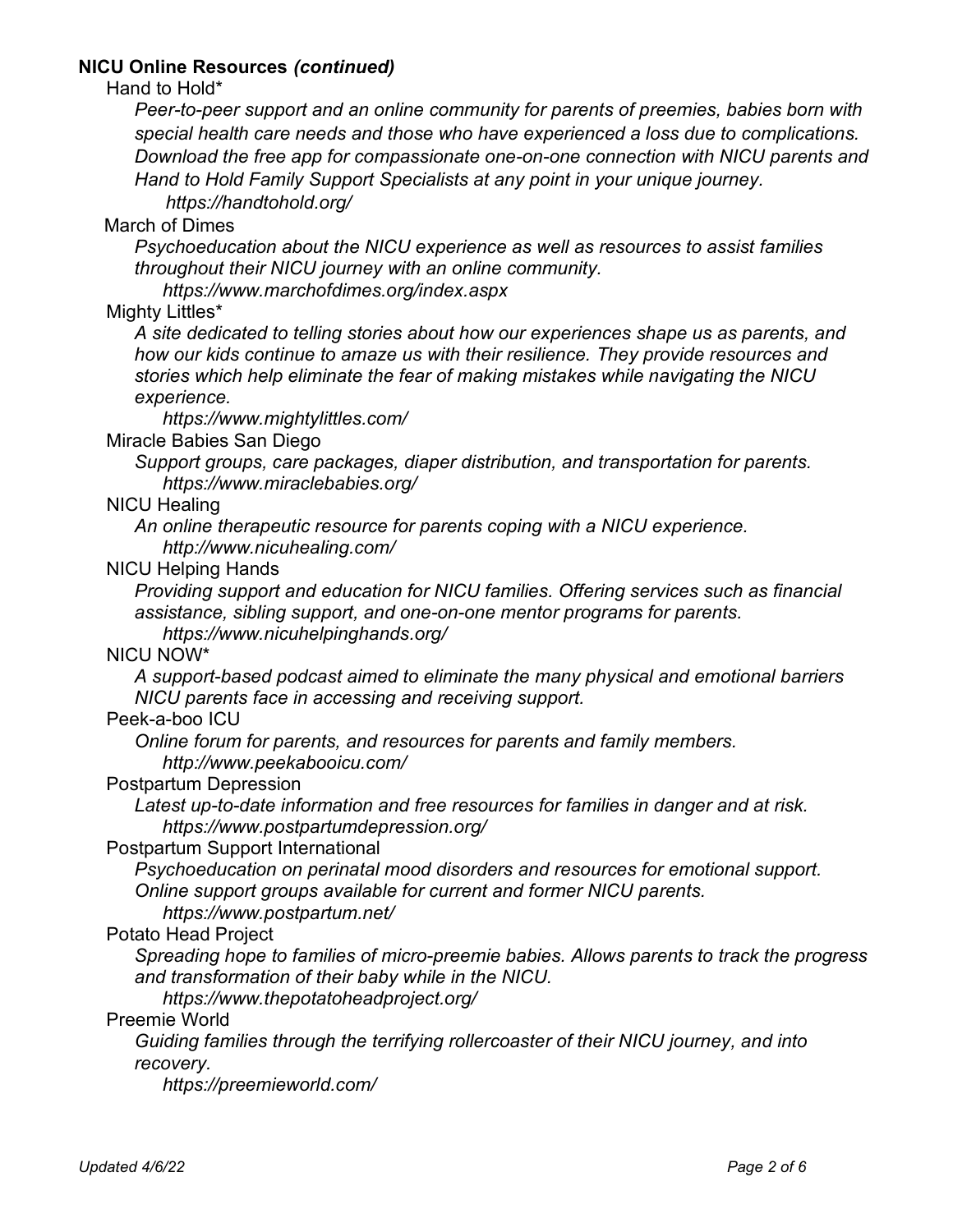## NICU Online Resources (continued)

| <b>NICU Online Resources (continued)</b>                                                                                                                                                                                                                                                                                                                                                                                                                                                                                                                                                                                    |
|-----------------------------------------------------------------------------------------------------------------------------------------------------------------------------------------------------------------------------------------------------------------------------------------------------------------------------------------------------------------------------------------------------------------------------------------------------------------------------------------------------------------------------------------------------------------------------------------------------------------------------|
| <b>Project Sweet Peas</b><br>Resources and financial assistance for gas and food cards during your NICU stay.<br>https://www.projectsweetpeas.com/<br><b>Support 4 NICU Parents</b>                                                                                                                                                                                                                                                                                                                                                                                                                                         |
| Peer support for parents and post NICU discharge support.<br>http://support4nicuparents.org/<br><b>Project NICU</b>                                                                                                                                                                                                                                                                                                                                                                                                                                                                                                         |
| Dedicated to helping NICU families by providing them with access to support groups,<br>resources, mentor programs and more!<br>https://www.projectnicu.com/                                                                                                                                                                                                                                                                                                                                                                                                                                                                 |
|                                                                                                                                                                                                                                                                                                                                                                                                                                                                                                                                                                                                                             |
| <b>Books for NICU Siblings, Families, and Parents</b><br>Reading is an excellent way to bond with your NICU baby and help siblings and family members<br>understand the new events surrounding their lives. Age-appropriate books are an easy way to<br>start conversations and navigate the intense emotions everyone may<br>feel during their NICU journey.                                                                                                                                                                                                                                                               |
| Books About Hospitalization of the Baby (appropriate age group listed)<br>Come Home Soon Baby Brother (coloring book) by Debi larussi (1-6)<br>My Brother Needs an Operation by Anna Marie Jaworski (4-8)<br>Our New Baby Needs Special Help by Gail Klayman (4-8)<br>What About Me: When Brothers and Sisters Get Sick by Allan Peterkin (4-8)<br>When Molly Was in the Hospital: A Book for Brothers and Sisters of Hospitalized Children by<br>Debbie Duncan (3-8)                                                                                                                                                       |
| Books about Preemie Love (appropriate age group listed)<br>A Pocket Full of Kisses by Audrey Penn (3-8)<br>Evan Early by Rebecca Hogue Wojahn (4-8)<br>My Baby Sister is a Preemie by Diana Amadeo (4-8)<br>My Brother is a Preemie / My Sister is a Preemie: A Children's Guide to the NICU<br>Experience by Abraham R. Chuzzlewit (3-9)<br>No Bigger Than My Teddy Bear by Valerie Pankow (3-7)<br>Prince Preemie: A Tale of a Tiny Puppy Who Arrives Early by Jewel Kats (4-8)<br>The Very Tiny Baby by Sylvie Kantorovitz (2-8)<br>Watching Bradley Grow: A Story About Premature Birth by Elizabeth Murphy-Melas (4-8) |
| <b>Books for Parents</b>                                                                                                                                                                                                                                                                                                                                                                                                                                                                                                                                                                                                    |
| Life Will Never Be the Same: The Real Mom's Postpartum Survival Guide by Dr. Ann<br>Dunnewold and Dr. Diane Sanford<br>Now Discover Your Strengths by Donald O. Clifton and Marcus Buckingham<br>The Pregnancy and Postpartum Anxiety Workbook by Pamela S. Wiegartz and<br>Kevin L. Gyoerkoe<br>The Relaxation and Stress Reduction Workbook by Davis, Eshelman and McKay<br>What Color Is Your Parachute by Richard Nelson Bolles                                                                                                                                                                                         |
| <b>Breast Feeding</b><br><b>Outpatient Lactation (KP)</b><br>866-940-2218                                                                                                                                                                                                                                                                                                                                                                                                                                                                                                                                                   |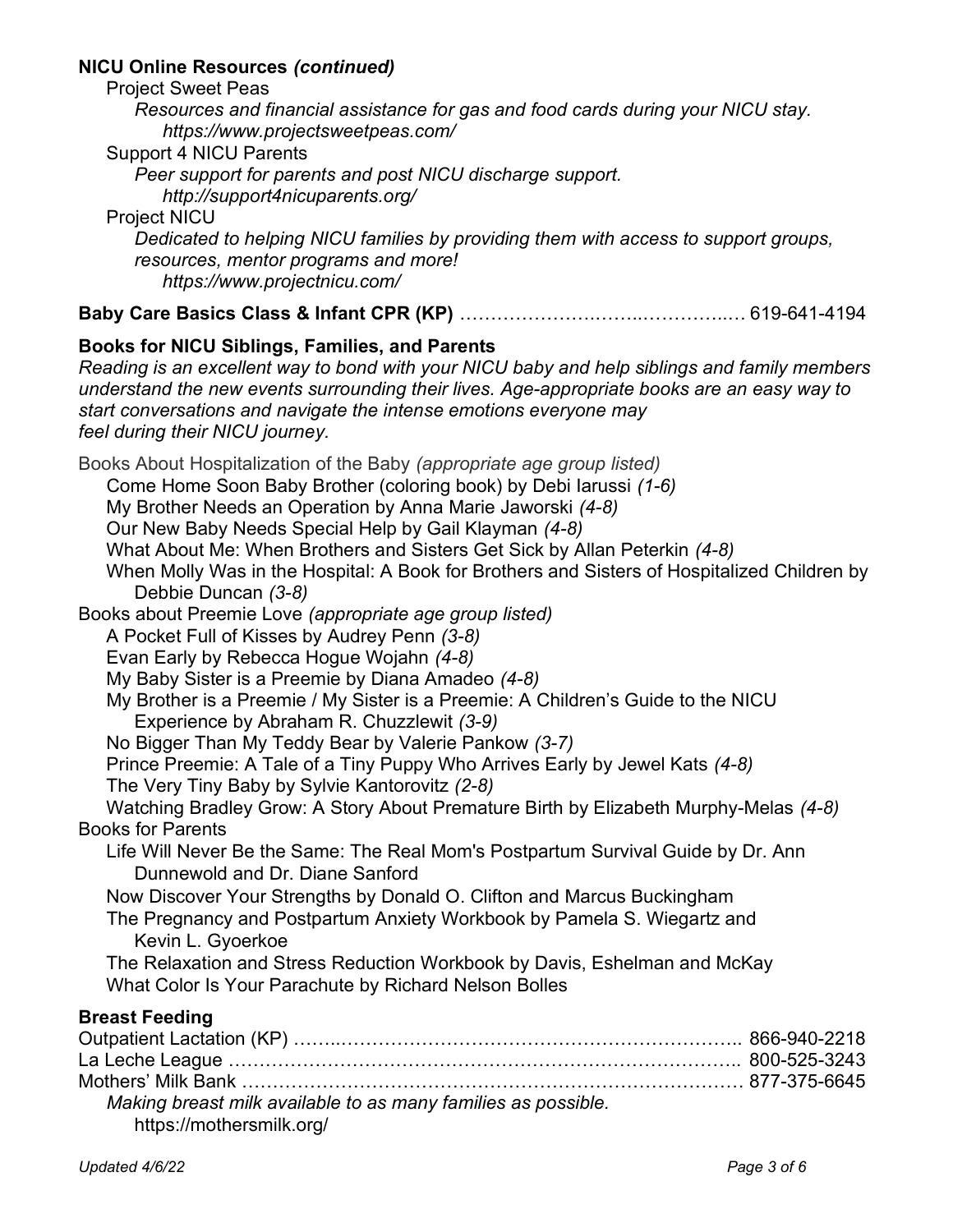# Breast Feeding (continued)

| Preast reeding (commaca)<br>Provides foundational network of support and strengthens systems to overcome historical,<br>societal, and social barriers to breastfeeding success for black families.<br>http://blackmothersbreastfeeding.org/ |  |  |
|---------------------------------------------------------------------------------------------------------------------------------------------------------------------------------------------------------------------------------------------|--|--|
| <b>Crisis Resources</b>                                                                                                                                                                                                                     |  |  |
|                                                                                                                                                                                                                                             |  |  |
| KP Emergency Psychiatric Services - Crisis Team                                                                                                                                                                                             |  |  |
|                                                                                                                                                                                                                                             |  |  |
| KP Behavioral Health Care Member Help Line                                                                                                                                                                                                  |  |  |
|                                                                                                                                                                                                                                             |  |  |
|                                                                                                                                                                                                                                             |  |  |
| Emotional Wellness, Meditation and Self-Compassion Tools - self-care at your fingertips.                                                                                                                                                    |  |  |
| Free Apps                                                                                                                                                                                                                                   |  |  |
| <b>Breathe2Relax</b>                                                                                                                                                                                                                        |  |  |
| Calm (KP members click the link below to sign up for free for 1 year)                                                                                                                                                                       |  |  |
| https://healthy.kaiserpermanente.org/southern-california/health-wellness/mental-                                                                                                                                                            |  |  |
| health/tools-sources/digital                                                                                                                                                                                                                |  |  |
| <b>Miracle Babies App</b><br>My Strength (KP members click the link below to sign up for free for 1 year)                                                                                                                                   |  |  |
| https://healthy.kaiserpermanente.org/southern-california/health-wellness/mental-                                                                                                                                                            |  |  |
| health/tools-resources/digital                                                                                                                                                                                                              |  |  |
| Websites                                                                                                                                                                                                                                    |  |  |
| www.Calm.com                                                                                                                                                                                                                                |  |  |
| www.OneMomentMeditation.com                                                                                                                                                                                                                 |  |  |
| www.UCLAhealth.org/marc                                                                                                                                                                                                                     |  |  |
| www.headspace.com<br>www.fragrantheart.com/cms/free-audio-meditations                                                                                                                                                                       |  |  |
| Dr. Kristin Neff - https://self-compassion.org/category/exercises/                                                                                                                                                                          |  |  |
| Dr. Tara Brach's - https://www.tarabrach.com/guided-meditations/                                                                                                                                                                            |  |  |
| Health and Wellness (KP)                                                                                                                                                                                                                    |  |  |
| https://healthy.kaiserpermanente.org/southern-california/health-wellness/mental-                                                                                                                                                            |  |  |
| health/tools-resources/digital                                                                                                                                                                                                              |  |  |
| UCSD Center for Mindfulness - some available in Spanish                                                                                                                                                                                     |  |  |
| http://health.ucsd.edu/specialties/mindfulness/resources/pages/default.aspx                                                                                                                                                                 |  |  |
| https://www.uclahealth.org/marc/mindful-meditations                                                                                                                                                                                         |  |  |
| <b>Helpful Community Resources</b>                                                                                                                                                                                                          |  |  |
|                                                                                                                                                                                                                                             |  |  |
| 24/7 stigma-free confidential phone service with an online database<br>https://211sandiego.org/                                                                                                                                             |  |  |
| <b>Birthline of San Diego County</b>                                                                                                                                                                                                        |  |  |
| Resources and Supplies (including diapers)                                                                                                                                                                                                  |  |  |
|                                                                                                                                                                                                                                             |  |  |
|                                                                                                                                                                                                                                             |  |  |
| Medi-Cal: 866-262-9881, www.benefitscalwin.org                                                                                                                                                                                              |  |  |

WIC: 800-500-6411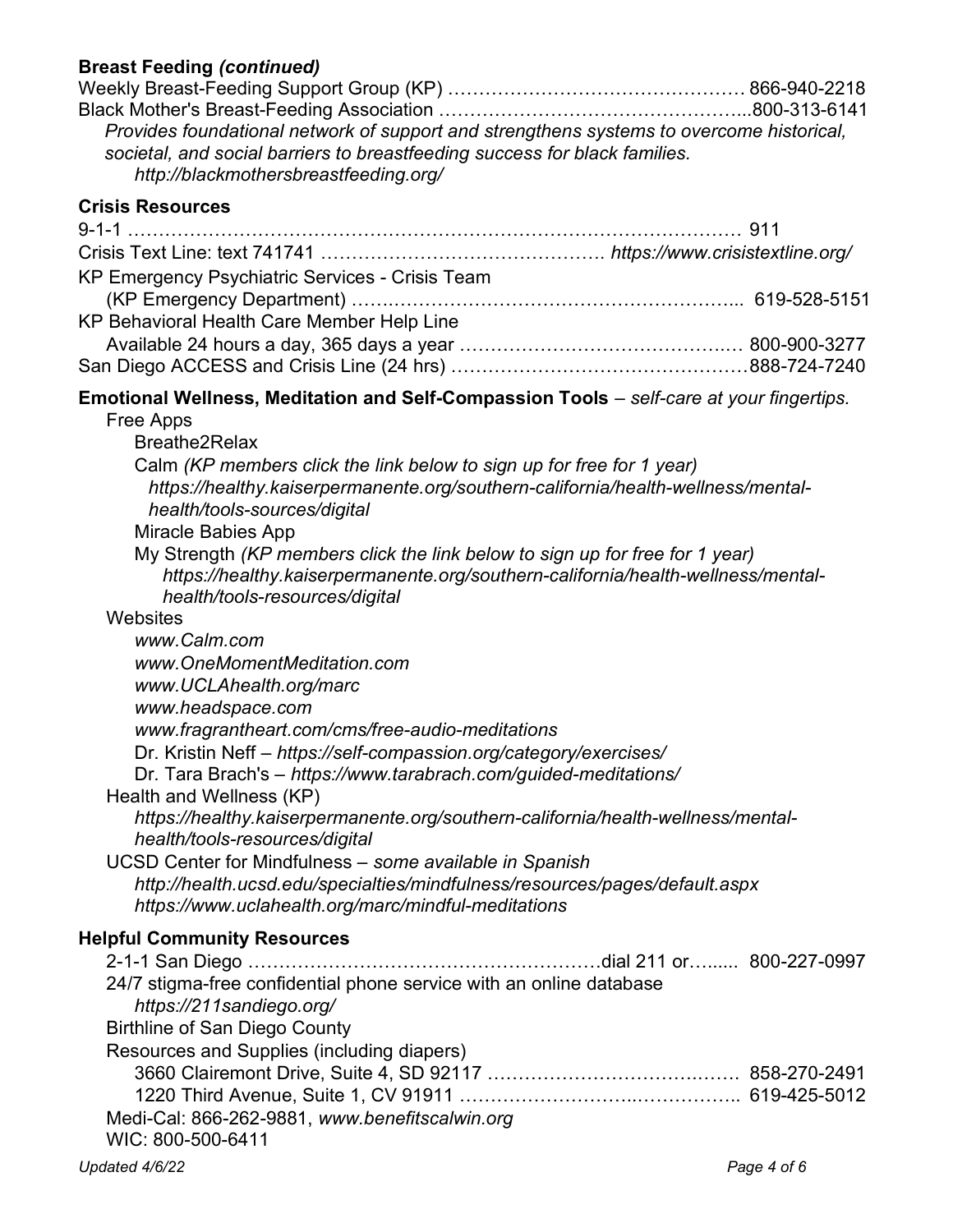## Mindful Mamas (KP class, call to enroll) ………………………………..………..…. 858-573-0090

A four-session program that teaches mindfulness techniques including skills that will help you slow down, breathe, and be present to enjoy your pregnancy and children. Viewridge Medical Office: 5251 Viewridge Ct, 92123; Integrate Room 1st floor

## Outpatient Psychiatry (KP)

Appointment Line …………………………………………………………….…..… 877-496-0450

 Bostonia: 1620 East Main St., El Cajon CA 92021 Otay Mesa: 4650 Palm Ave., San Diego, CA 92154 Point Loma: 3420 Kenyon St., San Diego, CA 92110 Vista: 780 Shadowridge Dr., Vista, CA 92083

Podcasts (check your app store for a free app to download)

### Dear NICU Mama

A bi-weekly podcast that exist to connect the past and the present NICU moms by sharing stories of remarkable strength.

Hand to Hold- Beyond the NICU

This podcast is dedicated to the family's journey after the NICU stay. Designed as a means of support and a reminder that you're not alone, wherever you are in your NICU journey.

Hand to Hold- Dad Discussions

A podcast produced exclusively for NICU dads who share their stories and hopefully let other NICU dads out there know they are not alone.

#### Hand to Hold- Love and Loss

 Designed to support bereaved families on the difficult journey after losing a child. Mighty Littles

A Neonatologist talks about life in the NICU with parents, authors, and others. If you or someone you know is in the NICU, here are stories of others who have been through it too.

NICU NOW

A support-based podcast aimed to eliminate the many physical and emotional barriers NICU parents face in accessing and receiving support.

### Post-Partum Depression Resources

| Maternal Wellness: Perinatal and Postpartum Support Groups (KP) 619-641-4456 |  |  |
|------------------------------------------------------------------------------|--|--|
| Infants under the age of 1 are welcome to accompany their moms               |  |  |
| Viewridge Kaiser Permanente: 5251 Viewridge Court, San Diego, CA 92123       |  |  |
| San Marcos Kaiser Permanente: 400 Craven Road, San Marcos, CA 92078          |  |  |
| Post-Partum Health Alliance …………………………………………………………………… 619-254-0023          |  |  |
| www.postpartumhealthalliance.org                                             |  |  |
|                                                                              |  |  |
| Or Text 503-894-9453 (English) or 971-420-0294 (Spanish)                     |  |  |
| http://www.postpartum.net                                                    |  |  |

### Resources for Fathers

 Boot Camp for New Dads – https://www.bootcampfornewdads.org/ Postpartum Dads – www.postpartumdads.org Postpartum Men – www.postpartummen.com Postpartum Resources for Fathers – https://www.postpartum.net/get-help/help-for-dads/